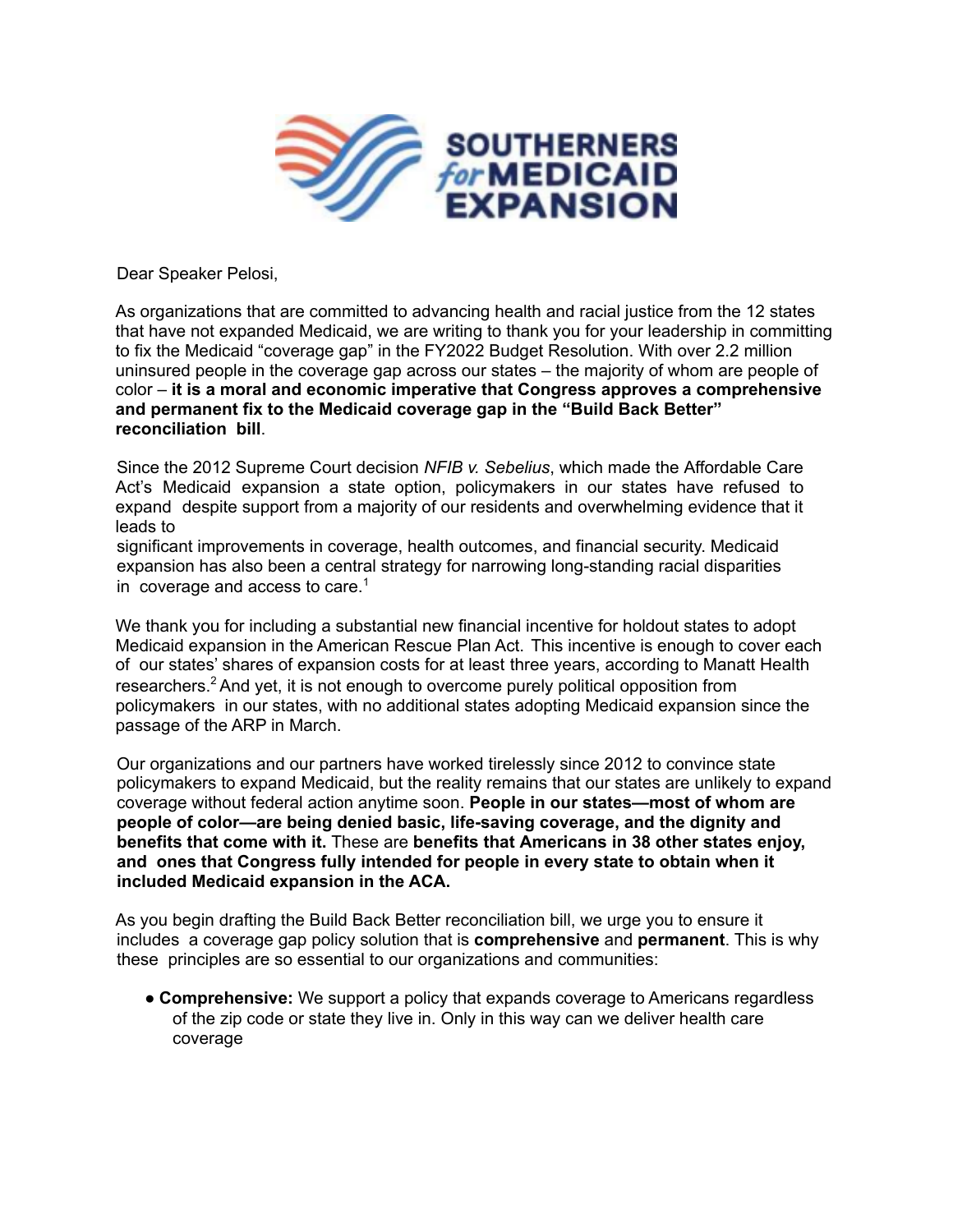<sup>1</sup> https://www.cbpp.org/research/health/medicaid-expansion-frequently-asked-questions<sup>2</sup> https://www.manatt.com/insights/newsletters/covid-19-update/assessing-the-fiscal-impact-of-m edicaid expansion

to low-income residents and communities of color across our states without interference from state leaders. It also ensures coverage across the board, promoting regional equity rather than limiting coverage to residents of specific counties or localities with more healthcare resources or tax revenues. A comprehensive direct coverage option allows us to shift our work away from fighting state leaders, and towards enrolling eligible individuals immediately, many of whom have been waiting a full decade for affordable coverage.

● **Permanent:** Our residents deserve to know they will continue to have access to affordable health coverage not just today, but tomorrow. For this policy to be successful, we need to deliver coverage for this population for the long term, ideally through permanent law, or failing that, for at least 10 years. Our nation, our communities, and our health care providers need this timeline for political pressures to subside, so that the new coverage option can be fully realized and stabilized. We know from experience that debates around the coverage gap are more often about politics than policy, and we don't want our residents to lose basic, life-saving benefits with the next election cycle.

The Build Back Better reconciliation bill is an historic opportunity to make transformative changes ranging from nutrition to energy, from child care to health care. With this bill, our nation can finally realize the original intent of the ACA: to extend affordable and comprehensive health coverage to all Americans, no matter where we live. Closing the Medicaid coverage gap is the centerpiece of that vision. It is the policy improvement that will do the most to lower our nation's uninsured rate while making meaningful and necessary progress to address racial disparities in health care.

We are grateful for your leadership on this bill and are eager to work with you and your colleagues over the coming months to make this promise a reality.

Sincerely,

#IMPACT 9to5 A VOICE for the Reduction of Poverty in Nashville and Beyond ACLU of Mississippi Action NC ADAPT of Texas Advocates for Responsible Care (ARxC) AIDS Alabama Alabama Arise Alabama Black Women's Roundtable Alabama Coalition for Immigrant Justice Alabama Faith Council Alabama Poor People's Campaign: A National Call for Moral Revival Alachua County Labor Coalition Alliance for a Healthy Kansas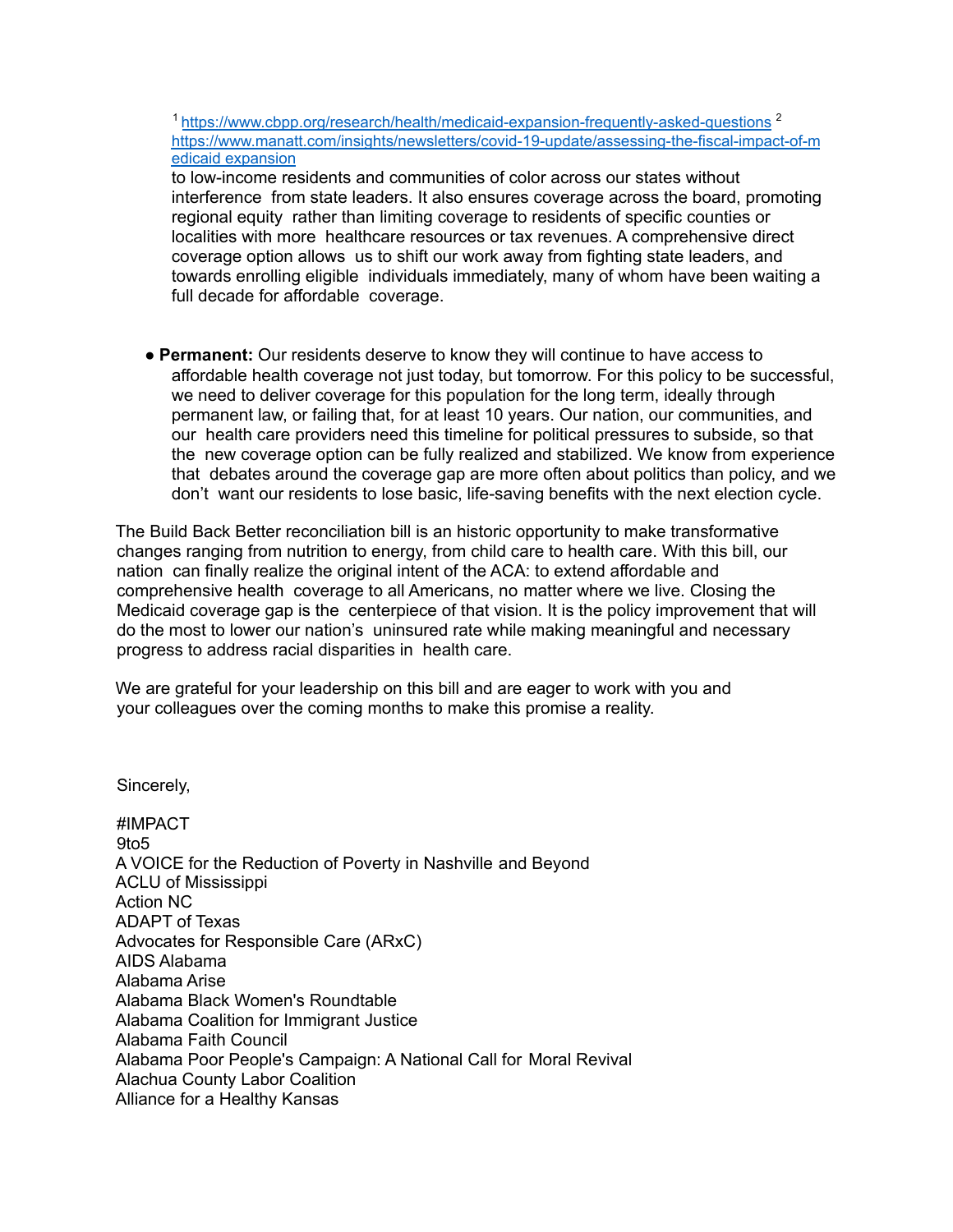Atlanta Nurse Practitioners Autism Society of Texas Baynes Dunning Consulting, LLC Beaches Activists Movement, Atlantic Beach Better Wyoming Black Voters Matter Fund Broward for Progress CARDBoard Project Carolina Jews for Justice Catalyst Miami Center for Civic & Public Policy Improvement Center for Research on Aging and Disability Options Central Florida District CMEC Central Florida Jobs With Justice Central Florida LCLAA Children's Defense Fund - Texas Children's Defense Fund Southern Regional Office Children's Services Council of Broward County Church & Society, Anniston First United Methodist Church Church Women United Chapel Hill-Carrboro Unit Church Women United Raleigh-Wake Unit **CitySquare** Coalition for Health Care of NC Coalition of Community Organizations Coalition of Texans with Disabilities COFA Alliance National Network-Texas (CANN-T) Community Education Group Community Enabler Developer, Inc. Concerned Citizens of Texas Cover Texas Now Deborah Snow Democratic Disability Caucus of Florida Dillon Joyce Ltd DJDI Doctors Fighting Covid, LLC Doctors For America Doctors For America Texas Chapter Doctors for Change Down Home NC East Texas Human Needs Network Enroll the Region Equality State Policy Center Every Texan Faith In Florida Family to Family Network Farmworker's Self-Help Feeding Texas Florida Black Women's Roundtable Florida Center for Fiscal & Economic Policy Florida Council of Churches Florida Health Justice Project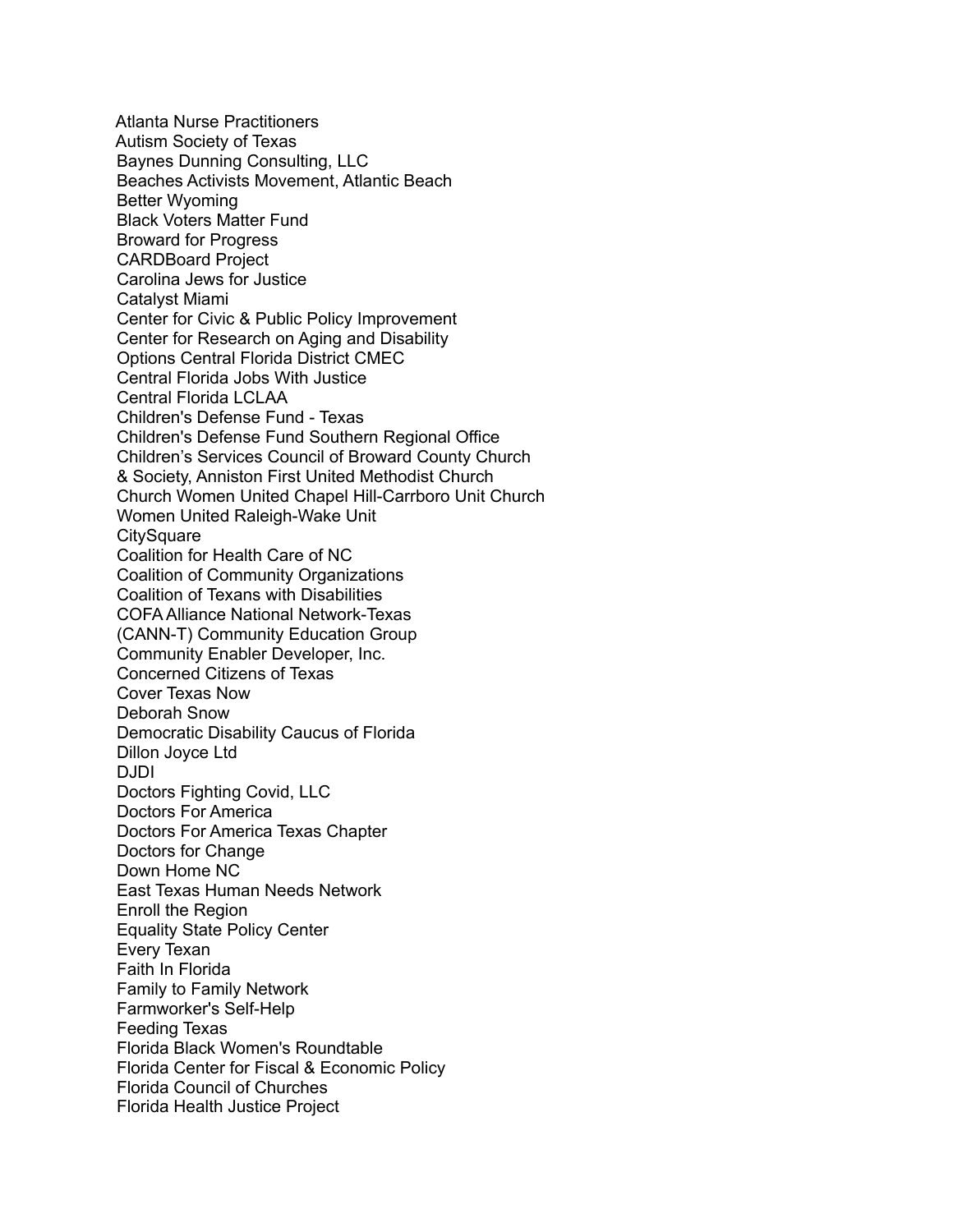Florida Immigrant Coalition Florida Mental Health Advocacy Coalition Florida People's Advocacy Center Florida Policy Institute Florida Rising Florida Voices for Health Georgia Interfaith Public Policy Center Georgia Watch Georgians for a Healthy Future gloATL Good Life Outcomes program, at Change Happens! Greater Birmingham Ministries Greater Kansas City Chamber of Commerce Green Careers Dallas Healthcare For All - South Carolina Healthy Wyoming Hispanic Services Council, Inc. Houston Coalition Against Hate Indivisible Chatham Indivisible District 12 Statesboro Indivisible GA 04 Indivisible GA 6th Indivisible Georgia Coalition Indivisible Marching Buddies of Atlanta International Valley Health Institute Islamic Center Of Orlando Jacksonville Urban League Center for Advocacy and Social Justice Jewish Community Relations Council Jewish Democratic Women's Salon JFS Houston Kansas Action for Children Kansas Appleseed Center for Law and Justice, Inc. Kansas Breastfeeding Coalition Kansas Health Foundation Kansas Interfaith Action La Fe Policy Research and Education Center League of Women Voters of Alabama Legal Action Center Lupus and Allied Diseases Association, Inc. Medical Advocacy & Outreach Mercy Care Methodist Healthcare Ministries of South Texas, Inc. Mi Familia Vota Miami Workers Center Mississippi Center for Justice Mississippi Health Advocacy Program Mississippi Human Services Coalition MomsRising Monroe Assoc for ReMARCable Citizens NAACP NAMI Georgia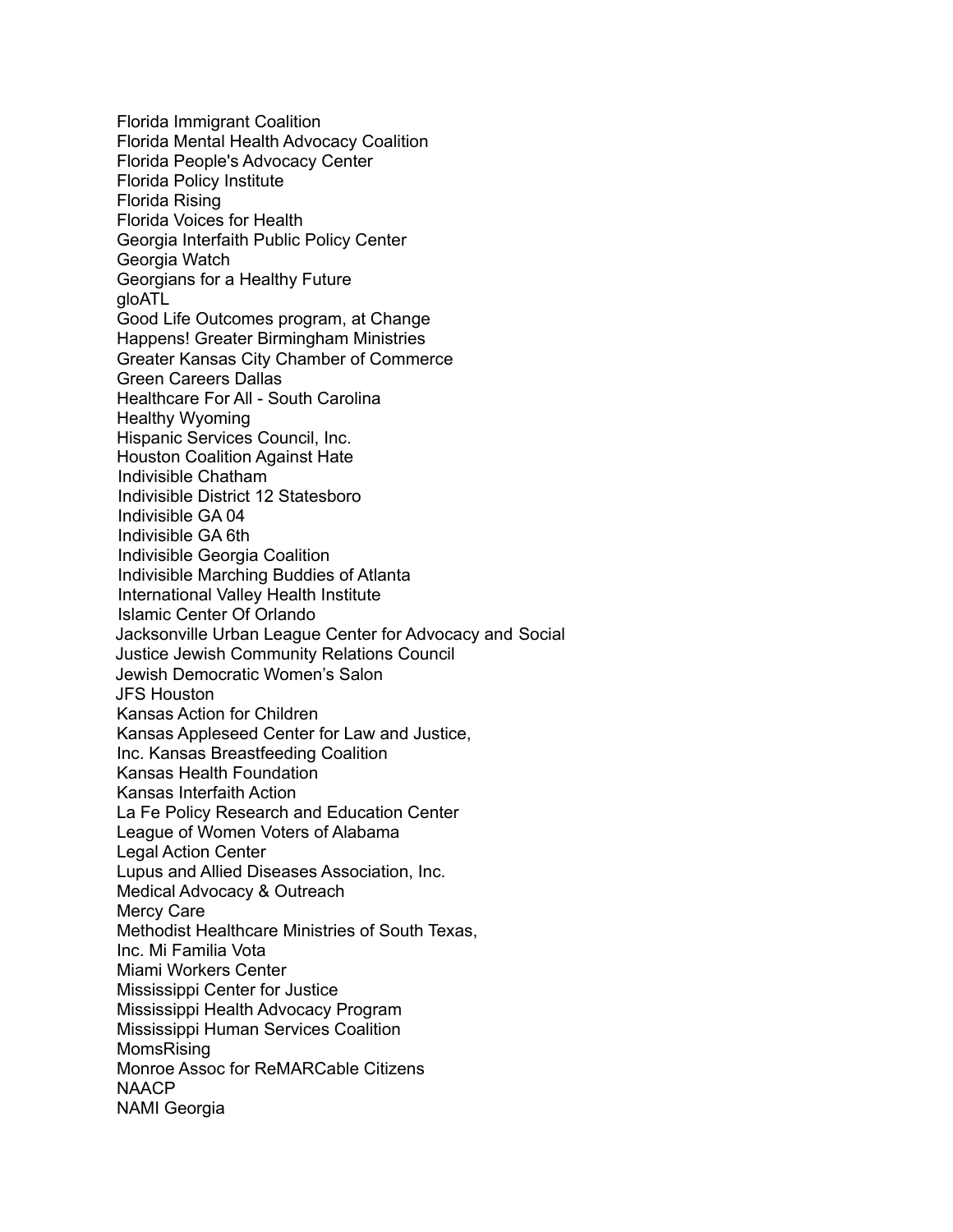NAMI Kansas NAMI Mississippi NAMI South Carolina NAMI Tennessee NAMI Wisconsin, Inc NARAL Pro-Choice North Carolina Nashville Health Disparities Coalition Nashville Jewish Social Justice Roundtable National Alliance on Mental Illness - North Carolina National Alliance on Mental Illness (NAMI) Texas National Association of Pediatric Nurse Practitioners, Georgia Chapter National Association of Social Workers - Texas Chapter National Association of Social Workers-Mississippi Chapter NC Alliance for Retired Americans NC Poor People's Campaign New Hope Housing North Carolina AIDS Action Network North Carolina Justice Center North Florida Educational Development Corporation Nurture the Next Oasis Center Opportunity For All Floridians Personal Attendant Coalition of Texas (PACT) PolicyRx Prívate Citizen Progress Florida Proyecto Azteca SC Appleseed Legal Justice Center Shepherd's Hope SickOfItTX Campaign Sisters of Charity Foundation of SC South Carolina Small Business Chamber of Commerce Southern Rural Black Women's Initiative, Mississippi Southern Rural Black Women's Initiative for Economic and Social Justice (SRBWI) Southerners for Medicaid Expansion Coalition SOWEGA RISING SPLC Action Fund Stacey D. Brown Coaching and Consulting Step Up Savannah Stephen F. Austin Community Health Center Susan G. Komen Tennessee Disability Coalition Tennessee Health Care Campaign Tennessee Hemophilia & Bleeding Disorders Foundation Tennessee Justice Center Tennessee Mental Health Consumers' Association Texans Care for Children Texas Association of Community Health Plans Texas Data Quality Coalition Texas Organizing Project **TexProtects**